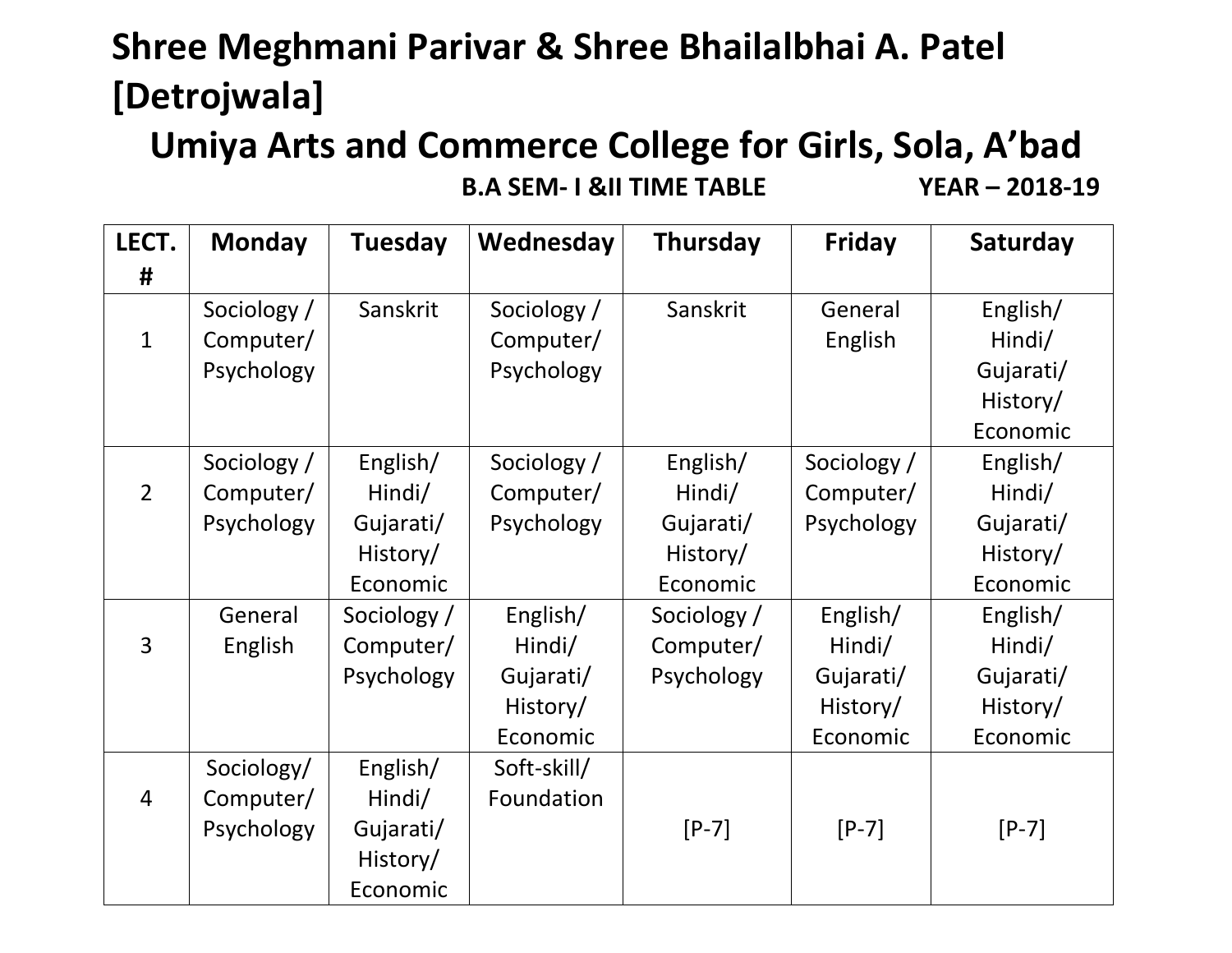### **Shree Meghmani Parivar & Shree Bhailalbhai A. Patel [Detrojwala]**

#### **Umiya Arts and Commerce College for Girls, Sola, A'bad B.A SEM- III & IV TIME TABLE YEAR – 2018-19**

| LECT.          | <b>Monday</b> | <b>Tuesday</b> | Wednesday  | Thursday   | <b>Friday</b> | Saturday   |
|----------------|---------------|----------------|------------|------------|---------------|------------|
| #              |               |                |            |            |               |            |
|                | General       | English/       | English /  | Sociology/ | Sociology/    | Sociology/ |
| $\mathbf{1}$   | English       | Hindi/         | Gujarati/  | Computer   | Computer      | Computer   |
|                |               | Gujarati       | Hindi      |            |               |            |
|                | English /     | General        | English /  | Sociology/ | English /     | Sociology/ |
| $\overline{2}$ | Hindi/        | English        | Gujarati/  | Computer   | Hindi/        | Computer   |
|                | Gujarati      |                | Hindi      |            | Gujarati      |            |
| $\overline{3}$ | Sociology/    | English/       |            |            |               |            |
|                | Computer      | Hindi/         | $[P-5]$    | $[P-5]$    | $[P-5]$       | $[P-5]$    |
|                |               | Gujarati       |            |            |               |            |
|                |               |                |            |            |               |            |
| $\overline{4}$ | English/      | Sociology/     | Sociology/ | English/   | $[P-7]$       | $[P-7]$    |
|                | Hindi/        | Computer       | Computer   | Hindi/     |               |            |
|                | Gujarati      |                |            | Gujarati   |               |            |
|                |               |                |            |            |               |            |
| 5              |               |                |            |            |               |            |
|                |               |                |            | $[P-7]$    |               |            |
|                |               |                |            |            |               |            |